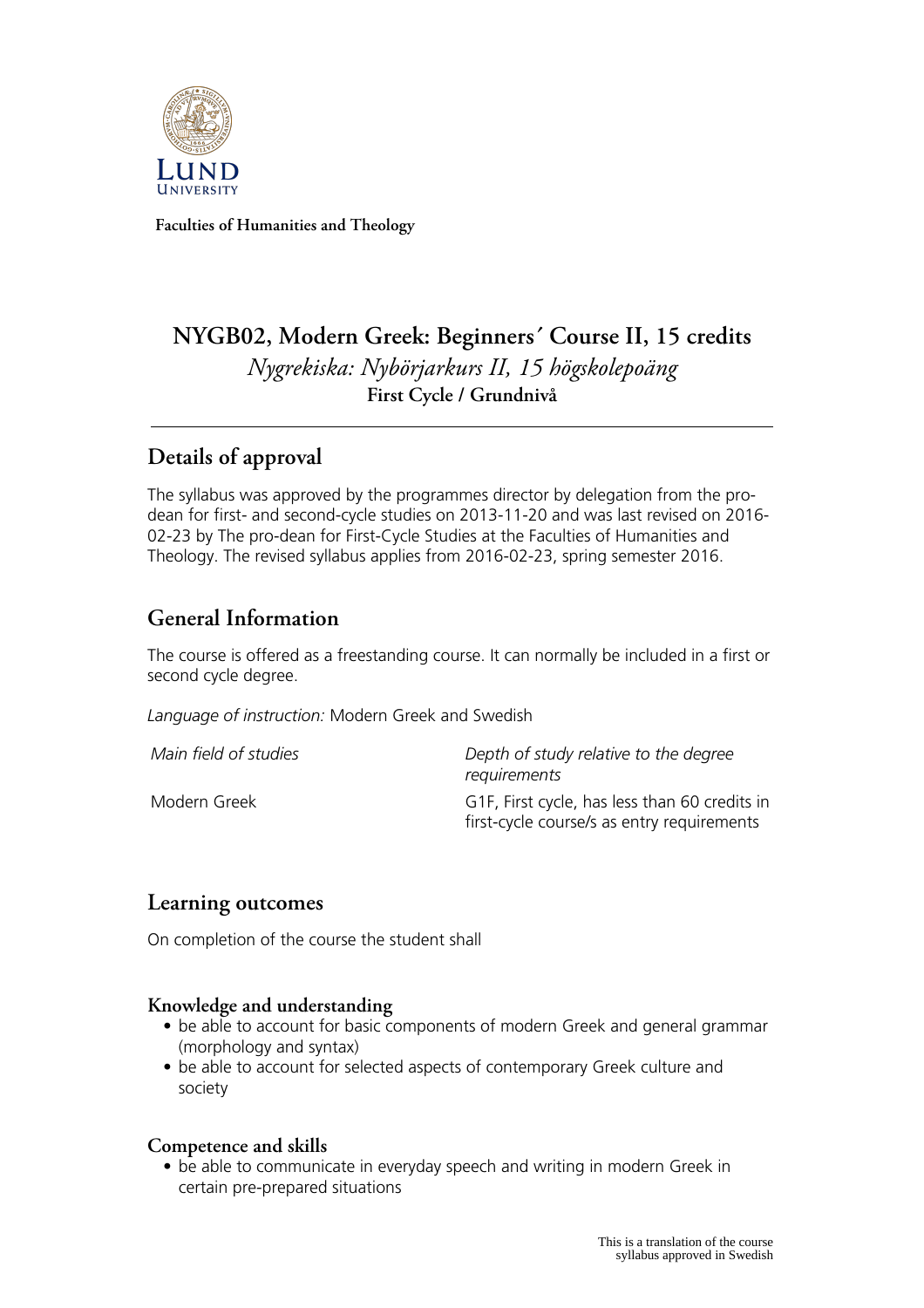- be able to master a basic vocabulary consisting of the most frequently used words in modern Greek
- be able to apply basic components of modern Greek grammar (morphology and syntax) to the extent required to understand and report simple texts in modern Greek
- be able to use a grammar and bilingual dictionary in order to read and write modern Greek
- be able to account for and report the contents of Greek short stories in Swedish translation

#### **Judgement and approach**

- be able to identify the personal need for further knowledge and skills in the subject
- be able to compare certain traditions and circumstances in Greek and Swedish society.

#### **Course content**

The course provides the students with an overview of the history, society and culture of Greece, and an introduction to modern Greek literature. In addition, the course deals with modern Greek grammar, morphology and syntax, including simple writing exercises and practice in oral proficiency. The course is based on the study of modern Greek texts in Swedish translation.

The course consists of the following modules:

- 1. Area Studies, 7.5 credits,
- 2. Text Course, 7.5 credits.

## **Course design**

Teaching consists of lectures on campus or distance learning. As a distance learning course, it is offered through an online learning platform. It presupposes that students who enrol on the course understand these conditions and have access to a computer with internet connection. Further information regarding technical requirements is available from the department.

#### **Assessment**

Module 1: take-home exam. Module 2: oral and written exam.

*Subcourses that are part of this course can be found in an appendix at the end of this document.*

## **Grades**

Marking scale: Fail, Pass, Pass with distinction. To be awarded a Pass on the whole course the student must have the grade of Pass on all modules. To be awarded Pass with Distinction on the whole course the student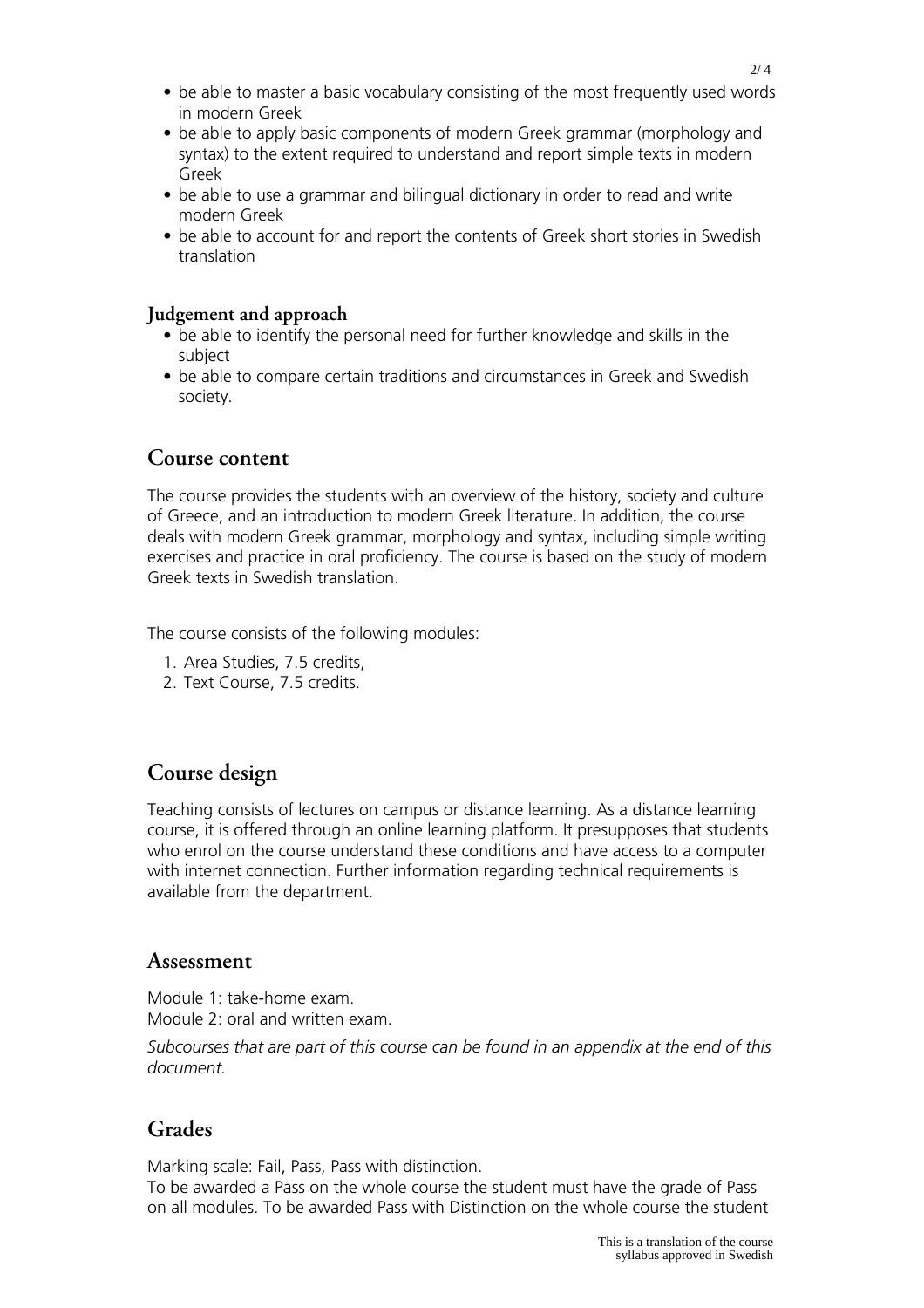must have the grade of Pass with Distinction on module 2 and a grade of Pass on all remaining credits.

### **Entry requirements**

To be admitted to the course, the student must have passed course NYGB01 Modern Greek: Beginners' Course I, or the equivalent.

## **Further information**

- 1. The course is a continuation of NYGB01.
- 2. This course also constitutes modules 3 and 4 in NYGA01.
- 3. The credits allocated for course content that in whole or in part is commensurate with another course can only be credited once for a degree. For further details see the current registration information and other relevant documentation.
- 4. The course is offered at the Centre for Languages and Literature, Lund University
- 5. The sub-course names in Swedish:
	- 1. Realia,
	- 2. Textkurs.